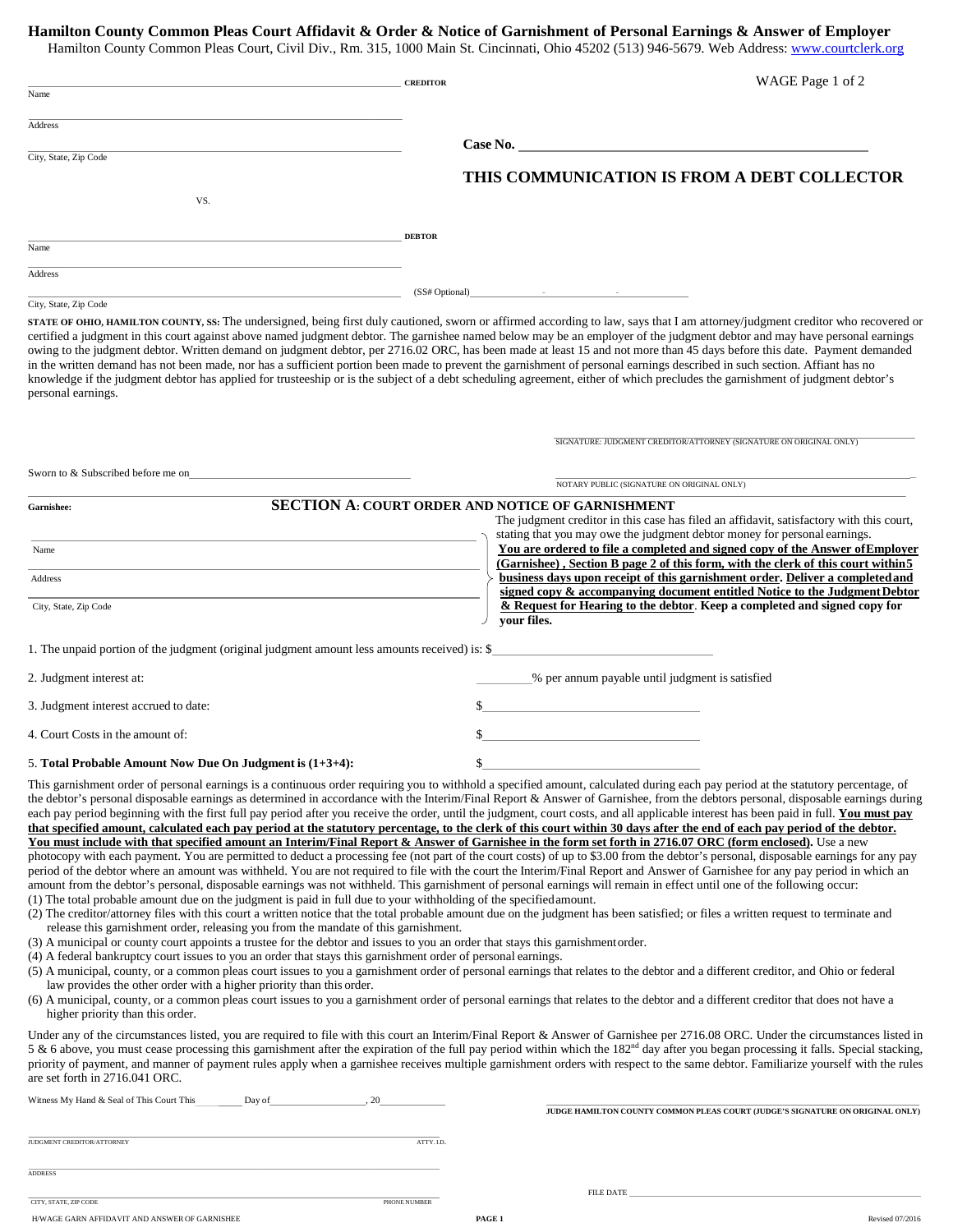| Hamilton County Common Pleas Court Affidavit & Order & Notice of Garnishment of Personal Earnings & Answer of Employer                       |
|----------------------------------------------------------------------------------------------------------------------------------------------|
| Hamilton County Common Pleas Court, Civil Div., Rm, 315, 1000 Main St. Cincinnati Ohio 45202 (513) 946-5679. Web Address: www.courtclerk.org |
|                                                                                                                                              |

|                                                                                                                                                                                                                                                                                                                                                                                                                                                                                                   | <b>CREDITOR</b> | WAGE Page 2 of 2                                                                               |
|---------------------------------------------------------------------------------------------------------------------------------------------------------------------------------------------------------------------------------------------------------------------------------------------------------------------------------------------------------------------------------------------------------------------------------------------------------------------------------------------------|-----------------|------------------------------------------------------------------------------------------------|
| VS.                                                                                                                                                                                                                                                                                                                                                                                                                                                                                               |                 |                                                                                                |
|                                                                                                                                                                                                                                                                                                                                                                                                                                                                                                   |                 | THIS COMMUNICATION IS FROM A DEBT COLLECTOR                                                    |
|                                                                                                                                                                                                                                                                                                                                                                                                                                                                                                   | <b>DEBTOR</b>   |                                                                                                |
| SECTION B: ANSWER OF EMPLOYER (GARNISHEE). ANSWER ALL PERTINENT QUESTIONS. An employer is one who is required to withhold<br>payroll taxes out of payments of personal earnings made to the judgment debtor. Complete and return a signed copy of this page to the above listed address.                                                                                                                                                                                                          |                 |                                                                                                |
| Now comes<br>,我们也不会有什么。""我们的人,我们也不会有什么?""我们的人,我们也不会有什么?""我们的人,我们也不会有什么?""我们的人,我们也不会有什么?""我们的人                                                                                                                                                                                                                                                                                                                                                                                                     |                 | the employer herein who says:                                                                  |
| 1. This garnishment order of personal earnings was received on example. The state of the state of the state of personal earnings was received on example.                                                                                                                                                                                                                                                                                                                                         |                 |                                                                                                |
| 2. The judgment debtor is in my employ: Yes No CIF "YES" COMPLETE REMAINDER OF SECTION B AND THE INTERIMITINAL REPORT FORM                                                                                                                                                                                                                                                                                                                                                                        |                 |                                                                                                |
| If the answer is "no" give date of last employment                                                                                                                                                                                                                                                                                                                                                                                                                                                |                 |                                                                                                |
| 3. (A) Is the debt to which this garnishment order of personal earnings pertains the subject of an existing agreement for debt scheduling between the judgment debtor and a budget<br>and debt counseling service, and has the judgment debtor made every payment that was due under the agreement for debt scheduling no later than 45 days after<br>the date on which the payment was due?                                                                                                      |                 |                                                                                                |
| If the answer to both parts of this question is "YES", give all available details of the agreement, sign this form, and return it to the court.                                                                                                                                                                                                                                                                                                                                                   |                 | NO<br><b>YES</b>                                                                               |
| (B) Were you, on the date that you received this garnishment order of personal earnings, withholding moneys from the judgment debtor's personal disposable earnings pursuant                                                                                                                                                                                                                                                                                                                      |                 |                                                                                                |
| to another garnishment order of personal earnings that Ohio or federal law provides with a higher priority than this garnishment order of personal earnings (such as a support order,<br>or Internal Revenue Service levy)?                                                                                                                                                                                                                                                                       |                 |                                                                                                |
|                                                                                                                                                                                                                                                                                                                                                                                                                                                                                                   |                 | YES NO                                                                                         |
| If the answer to this question is "YES" give the name of the court that issued the higher priority order, the associated case number, the date upon which you received that order,<br>and the balance due to the relevant judgment creditor under that order.                                                                                                                                                                                                                                     |                 |                                                                                                |
| (C) Did you receive prior to the date that you received this garnishment order of personal earnings one or more other garnishment orders of personal earnings that are not<br>described in question 3(B), and are you currently processing one or more of those orders of the statutorily required time period, or holding one or more of those orders for<br>processing for a statutorily required period in the sequence of their receipt by you?                                               |                 | <b>YES</b><br>NO                                                                               |
| If the answer to this question is "YES", give the name of the court that issued each of those previously received orders, the associated case numbers, the date upon which you<br>received each of those orders, and the balance due to the relevant judgment creditor under each of those orders. List first the previously received order(s) that you are currently<br>processing, and list each of the other previously received orders in the sequence that you are required to process them. |                 |                                                                                                |
|                                                                                                                                                                                                                                                                                                                                                                                                                                                                                                   |                 |                                                                                                |
| PRINT NAME AND TITLE OF PERSON WHO COMPLETED FORM                                                                                                                                                                                                                                                                                                                                                                                                                                                 | <b>DATE</b>     | SIGNATURE OF PERSON COMPLETING FORM                                                            |
| I CERTIFY THAT THE STATEMENTS ABOVE ARE TRUE, AND THAT A COMPLETED AND SIGNED COPY OF THIS FORM, ALONG WITH TWO COPIES<br>OF THE NOTICE TO THE JUDGMENT DEBTOR FORM, AND A REQUEST FOR HEARING FORM, HAVE BEEN DELIVERED TO THE JUDGMENT                                                                                                                                                                                                                                                          |                 | DEBTOR. EACH DEDUCTION FROM THE EMPLOYEE'S PAY WILL BE THE RESULT OF A CONTINUOUS GARNISHMENT. |